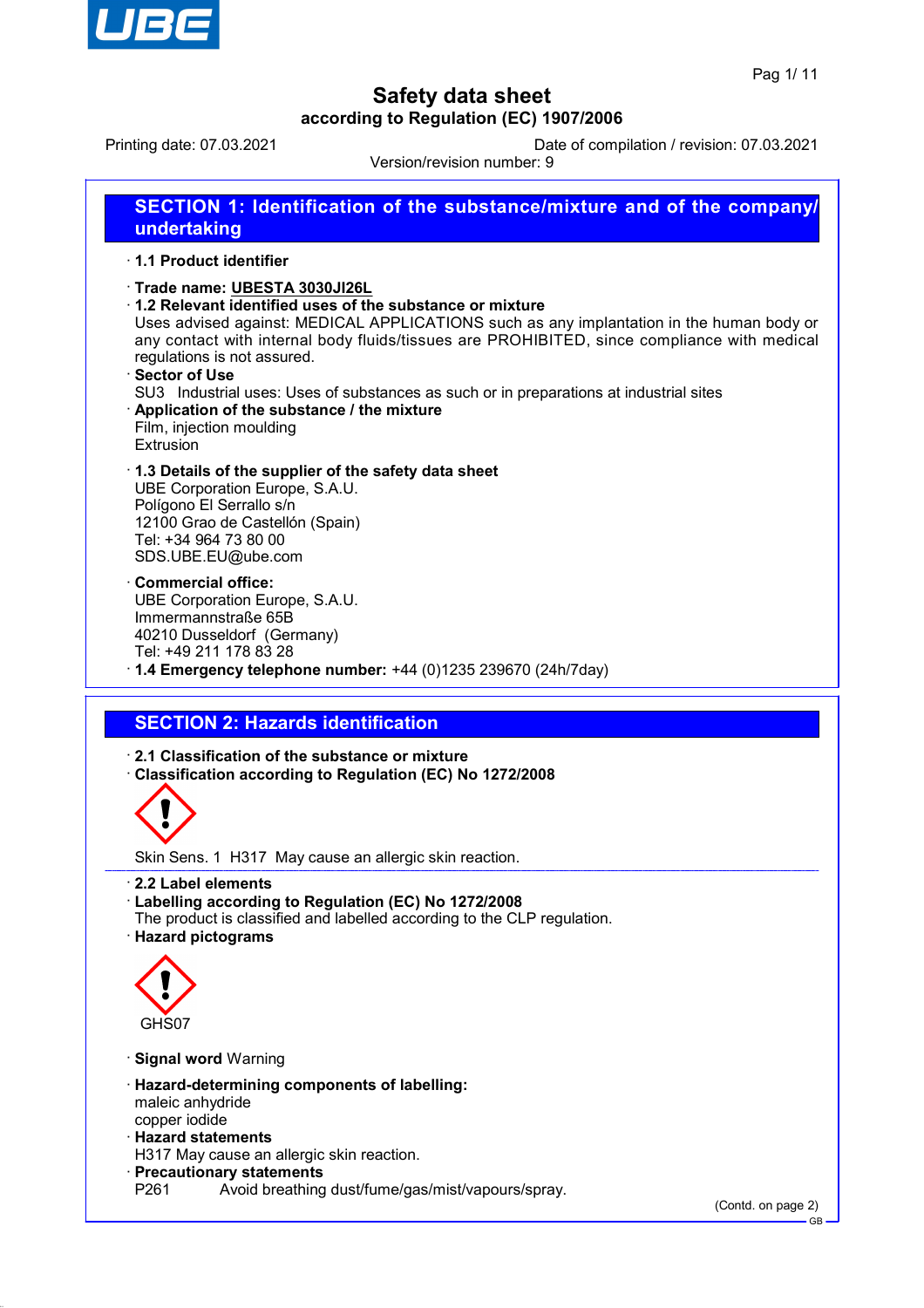

Printing date: 07.03.2021 Date of compilation / revision: 07.03.2021

Version/revision number: 9

**Trade name: UBESTA 3030JI26L**

P280 Wear protective gloves/protective clothing/eye protection/face protection.

- P272 Contaminated work clothing should not be allowed out of the workplace.
- P333+P313 If skin irritation or rash occurs: Get medical advice/attention.

P302+P352 IF ON SKIN: Wash with plenty of water.

P501 Dispose of contents/container in accordance with local/regional/national/international regulations.

· **2.3 Other hazards**

· **Results of PBT and vPvB assessment**

· **PBT:** Not applicable.

· **vPvB:** Not applicable.

### **SECTION 3: Composition/information on ingredients**

· **3.2 Chemical characterisation: Mixtures**

· **Description:** Mixture: consisting of the following components.

| <b>Dangerous components:</b>                                                     |                                                                                                                                                                                                                                                             |            |
|----------------------------------------------------------------------------------|-------------------------------------------------------------------------------------------------------------------------------------------------------------------------------------------------------------------------------------------------------------|------------|
| CAS: 3622-84-2<br>EINECS: 222-823-6<br>Reg.nr.: 01-2119486780-29-<br>0000        | N-butylbenzenesulphonamide (BBSA)<br>Aquatic Chronic 3, H412                                                                                                                                                                                                | < 10%      |
| CAS: 1333-86-4<br>EINECS: 215-609-9<br>Reg.nr.: 01-2119384822-32-<br><b>XXXX</b> | Carbon Black<br>substance with a Community workplace exposure<br>limit                                                                                                                                                                                      | ≥0.1-≤2.5% |
| CAS: 7681-65-4<br>EINECS: 231-674-6                                              | copper iodide<br>$\diamondsuit$ STOT RE 1, H372; $\diamondsuit$ Eye Dam. 1, H318;<br>$\leftrightarrow$ Aquatic Acute 1, H400 (M=10); Aquatic Chronic<br>$2$ , H411; $\langle \cdot \rangle$ Acute Tox. 4, H302; Skin Irrit. 2, H315;<br>Skin Sens. 1A, H317 | < 0.025%   |
| CAS: 108-31-6<br>EINECS: 203-571-6<br>Reg.nr.: 01-2119472428-31-<br><b>XXXX</b>  | maleic anhydride<br>$\diamondsuit$ Resp. Sens. 1, H334; STOT RE 1, H372; $\diamondsuit$ Skin<br>Corr. 1B, H314; Eye Dam. 1, H318; $\Diamond$ Acute Tox. 4,<br>H302; Acute Tox. 4, H332; Skin Sens. 1A, H317                                                 | $< 0.1\%$  |
| · Non dangerous components                                                       |                                                                                                                                                                                                                                                             |            |
| 24937-16-4 Polyamide 12                                                          |                                                                                                                                                                                                                                                             | >80%       |

Additional information: For the wording of the listed hazard phrases refer to section 16.

## **SECTION 4: First aid measures**

#### · **4.1 Description of first aid measures**

· **General information:**

Take affected persons out into the fresh air.

Seek medical treatment.

Immediately remove any clothing soiled by the product.

· **After inhalation:**

If exposed to vapors from heating and molding material , remove to fresh air .

If symptoms, coughing and discomfort in nose and throat remain, get medical attention. Supply fresh air and to be sure call for a doctor.

In case of unconsciousness place patient stably in side position for transportation.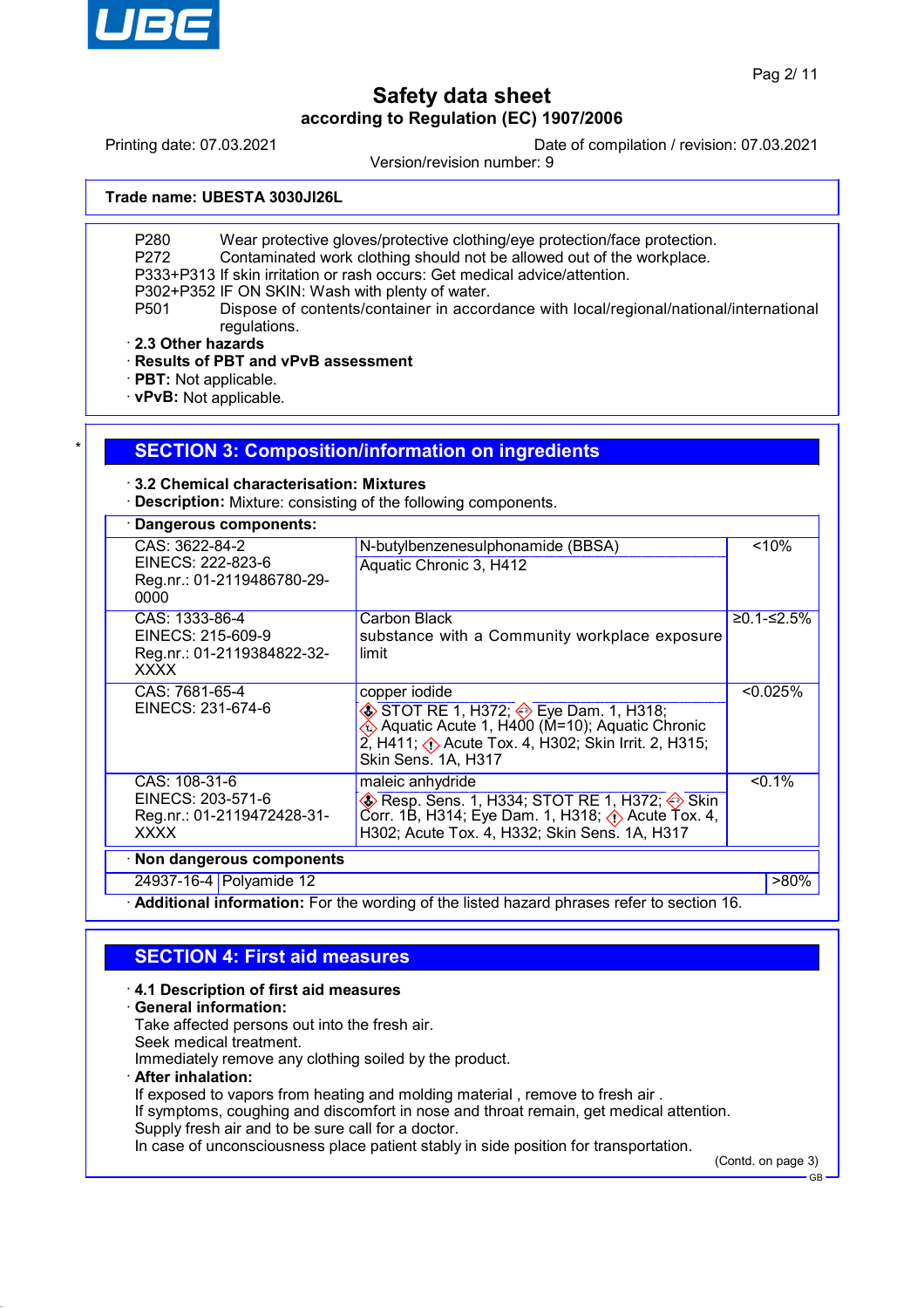

Printing date: 07.03.2021 Date of compilation / revision: 07.03.2021

Version/revision number: 9

**Trade name: UBESTA 3030JI26L**

· **After skin contact:** If redness, itching or burning sensation develops, get medical attention. After contact with the molten product, cool rapidly with cold water. Do not pull solidified product off the skin. Seek medical treatment. Immediately wash with water and soap and rinse thoroughly. · **After eye contact:** Immediately flush exposed area with copious amounts of water for at least 15 minutes. If redness, itching or burning sensation develops, do not rub eyes and immediately get medical attention.

#### · **After swallowing:**

Rinse out mouth and then drink plenty of water.

Do not induce vomiting; call for medical help immediately.

· **4.2 Most important symptoms and effects, both acute and delayed** At molten state, expected to cause burns to skin.

Irreversible dermatitis will occur if you do not wash affected skin immediately and thoroughly.

· **4.3 Indication of any immediate medical attention and special treatment needed** Treatment: Treat according to symptoms (decontamination, vital functions), no known specific antidote.

### **SECTION 5: Firefighting measures**

- · **5.1 Extinguishing media** · **Suitable extinguishing agents:**
- **Water**

Fire-extinguishing powder

Carbon dioxide

Use fire extinguishing methods suitable to surrounding conditions.

- · **For safety reasons unsuitable extinguishing agents:** Not known
- · **5.2 Special hazards arising from the substance or mixture**
- In case of fire, the following can be released:

Carbon monoxide (CO)

Carbon Dioxide (CO2)

Under certain fire conditions, traces of other toxic gases cannot be excluded, e.g.:

Maleic anhydride Hydrogen cyanide (HCN)

Ammonia (NH3)

- · **5.3 Advice for firefighters**
- · **Protective equipment:**

Firefighters should wear appropriate protective equipment Wear self-contained respiratory protective device.

· **Additional information** Cool endangered receptacles with water spray.

## **SECTION 6: Accidental release measures**

- · **6.1 Personal precautions, protective equipment and emergency procedures** Stop leak if you can do so without risk Remove combustible materials Ensure adequate ventilation Use personal protective equipment as indicated in paragraph 8
- · **6.2 Environmental precautions:** Do not allow to enter sewers/ surface or ground water.

(Contd. on page 4)

GB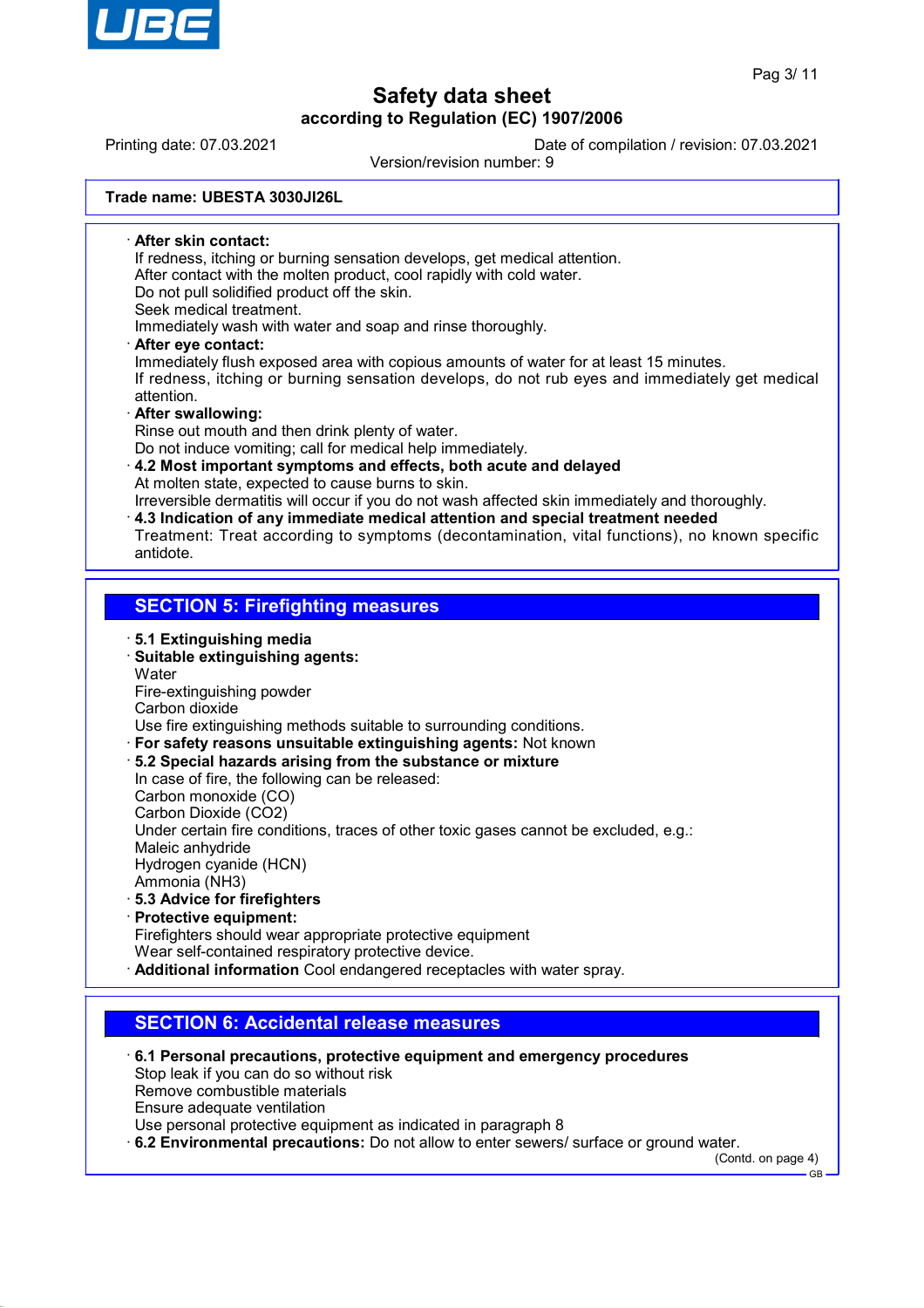

Printing date: 07.03.2021 Date of compilation / revision: 07.03.2021

Version/revision number: 9

**Trade name: UBESTA 3030JI26L**

· **6.3 Methods and material for containment and cleaning up:**

Sweep up to prevent slipping on polymer pellets

Send for recovery or disposal in suitable receptacles.

Dispose contaminated material as waste according to item 13.

### · **6.4 Reference to other sections**

See Section 7 for information on safe handling.

See Section 8 for information on personal protection equipment.

See Section 13 for disposal information.

## **SECTION 7: Handling and storage**

· **7.1 Precautions for safe handling**

Keep away from foodstuffs, beverages and feed.

Do not eat, drink, smoke or sniff while working.

Immediately remove all soiled and contaminated clothing

Wash hands before breaks and at the end of work.

Melted state:

Avoid skin contact with the liquefied material.

Avoid breathing dust/fume/vapours.

· **Information about fire - and explosion protection:** Protect against electrostatic charges.

- · **7.2 Conditions for safe storage, including any incompatibilities**
- · **Storage:**
- · **Requirements to be met by storerooms and receptacles:** Store in cool, dry conditions in well sealed receptacles.
- · **Information about storage in one common storage facility:** Not required.
- · **Further information about storage conditions:** Protect from heat and direct sunlight.
- · **7.3 Specific end use(s)**

No further relevant information available. See item 1.2

## **SECTION 8: Exposure controls/personal protection**

· **8.1 Control parameters**

· **Additional information about design of technical facilities:**

Adequate ventilation should be maintained at handing.

Additionally, local exhaust ventilation recommended at melting process.

| · Ingredients with limit values that require monitoring at the workplace: |                                                                                                          |  |  |
|---------------------------------------------------------------------------|----------------------------------------------------------------------------------------------------------|--|--|
|                                                                           | 1333-86-4 Carbon Black                                                                                   |  |  |
|                                                                           | WEL (Great Britain) Short-term value: 7 mg/m <sup>3</sup><br>Long-term value: 3.5 mg/m <sup>3</sup>      |  |  |
|                                                                           | 108-31-6 maleic anhydride                                                                                |  |  |
|                                                                           | WEL (Great Britain) Short-term value: 3 mg/m <sup>3</sup><br>Long-term value: 1 mg/m <sup>3</sup><br>Sen |  |  |
| · DNEL (workers)                                                          |                                                                                                          |  |  |
| 3622-84-2 N-butylbenzenesulphonamide (BBSA)                               |                                                                                                          |  |  |
|                                                                           | Inhalative   DNEL (Long-term exposure - systemic effects) 2.5 mg/m3                                      |  |  |
|                                                                           | (Contd. on page 5)                                                                                       |  |  |

GB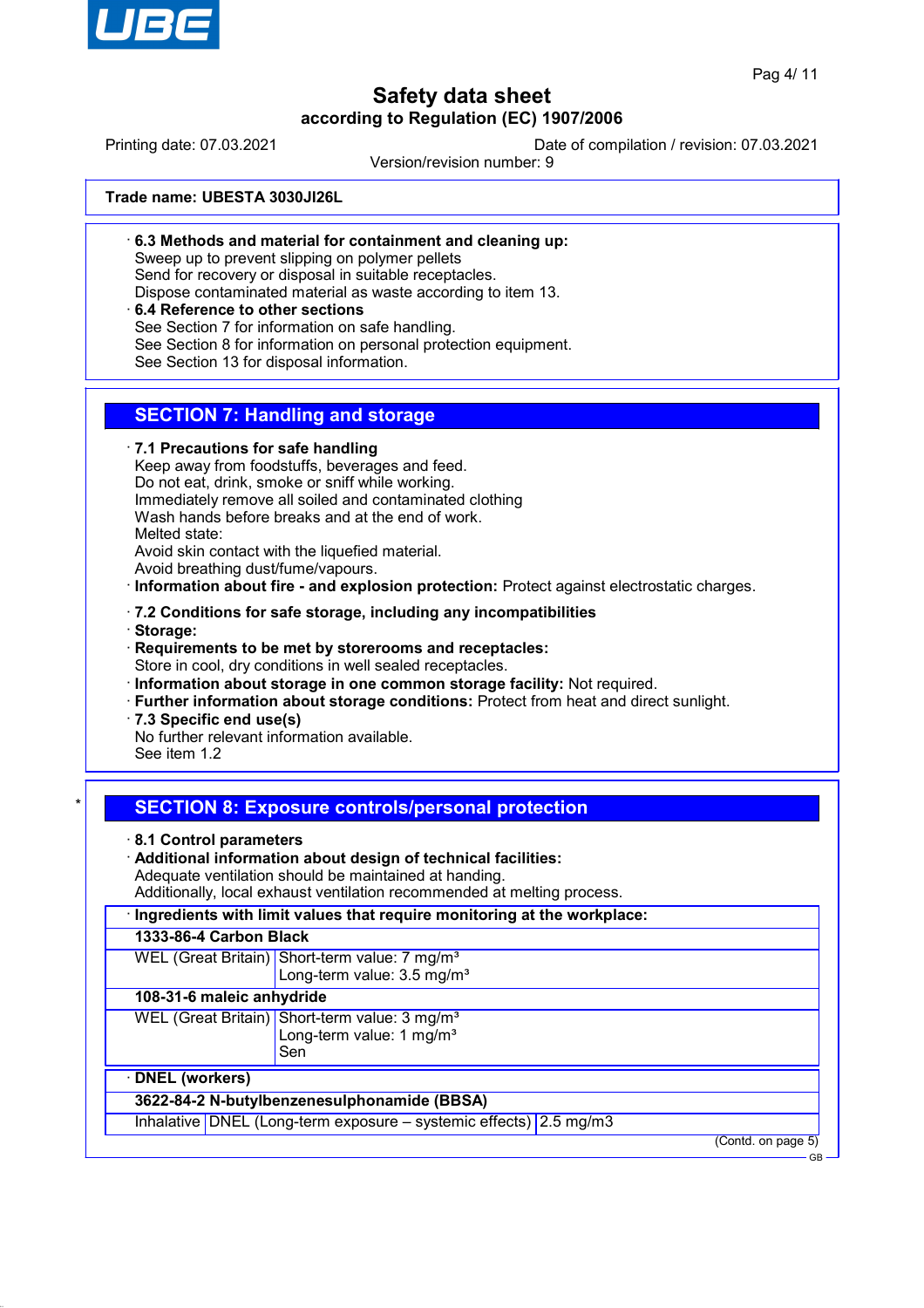

Printing date: 07.03.2021 Date of compilation / revision: 07.03.2021

Version/revision number: 9

**Trade name: UBESTA 3030JI26L**

| 3622-84-2 N-butylbenzenesulphonamide (BBSA)<br>DNEL(Systemic effects-Long-term)<br>Oral                                                                                                                                                                                                                                                                                                                                                                                                                                                                                                                                                                                                                                                                                                                | 0.26 mg/Kg bw/day                                                             |  |
|--------------------------------------------------------------------------------------------------------------------------------------------------------------------------------------------------------------------------------------------------------------------------------------------------------------------------------------------------------------------------------------------------------------------------------------------------------------------------------------------------------------------------------------------------------------------------------------------------------------------------------------------------------------------------------------------------------------------------------------------------------------------------------------------------------|-------------------------------------------------------------------------------|--|
| Inhalative   DNEL (Systemic effects-Long-term exposure)                                                                                                                                                                                                                                                                                                                                                                                                                                                                                                                                                                                                                                                                                                                                                | $0.45$ mg/m <sup>3</sup>                                                      |  |
| <b>PNECs</b>                                                                                                                                                                                                                                                                                                                                                                                                                                                                                                                                                                                                                                                                                                                                                                                           |                                                                               |  |
| 3622-84-2 N-butylbenzenesulphonamide (BBSA)                                                                                                                                                                                                                                                                                                                                                                                                                                                                                                                                                                                                                                                                                                                                                            |                                                                               |  |
| <b>PNEC(fresh water)</b>                                                                                                                                                                                                                                                                                                                                                                                                                                                                                                                                                                                                                                                                                                                                                                               | $0.037$ mg/L                                                                  |  |
| PNEC (marine water)                                                                                                                                                                                                                                                                                                                                                                                                                                                                                                                                                                                                                                                                                                                                                                                    | 0.0037 mg/L                                                                   |  |
| PNEC (intermittent release)                                                                                                                                                                                                                                                                                                                                                                                                                                                                                                                                                                                                                                                                                                                                                                            | $0.37$ mg/L                                                                   |  |
| PNEC (soil)                                                                                                                                                                                                                                                                                                                                                                                                                                                                                                                                                                                                                                                                                                                                                                                            | 0.091 mg/kg d.w                                                               |  |
| PNEC (STP)                                                                                                                                                                                                                                                                                                                                                                                                                                                                                                                                                                                                                                                                                                                                                                                             | 60 mg/L                                                                       |  |
| PNEC (Sediment (freshwater))                                                                                                                                                                                                                                                                                                                                                                                                                                                                                                                                                                                                                                                                                                                                                                           | 0.563 mg/Kg sed                                                               |  |
| PNEC (sediment (marine water)) 0.056 mg/kg sed                                                                                                                                                                                                                                                                                                                                                                                                                                                                                                                                                                                                                                                                                                                                                         |                                                                               |  |
|                                                                                                                                                                                                                                                                                                                                                                                                                                                                                                                                                                                                                                                                                                                                                                                                        | Additional information: The lists valid during the making were used as basis. |  |
| Wash hands before breaks and at the end of work.<br>In accordance with Directive 89/686/EEC on personal protective equipment<br>The usual precautionary measures are to be adhered to when handling chemicals.<br><b>Respiratory protection:</b><br>Not necessary if room is well-ventilated.<br>Unnecessary under normal processing<br>Use suitable respiratory protective device in case of insufficient ventilation.<br>Filter A/P2<br>In case of brief exposure or low pollution use respiratory filter device. In case of intensive or longer<br>exposure use self-contained respiratory protective device.<br><b>Protection of hands:</b><br>Use protective gloves according to EN 374<br>Molten state:<br>At treating hot polymer or molding process, heat resistant gloves should be required. |                                                                               |  |
| Protective gloves<br>Heat protection gloves                                                                                                                                                                                                                                                                                                                                                                                                                                                                                                                                                                                                                                                                                                                                                            |                                                                               |  |
| The glove material has to be impermeable and resistant to the product/ the substance/ the<br>preparation.<br>Selection of the glove material on consideration of the penetration times, rates of diffusion and the<br>degradation<br><b>Material of gloves</b><br>Butyl rubber, BR                                                                                                                                                                                                                                                                                                                                                                                                                                                                                                                     |                                                                               |  |
| Recommended thickness of the material: $\geq 1.5$ mm<br>Break time: >480 min                                                                                                                                                                                                                                                                                                                                                                                                                                                                                                                                                                                                                                                                                                                           |                                                                               |  |
| The selection of the suitable gloves does not only depend on the material, but also on further marks<br>of quality and varies from manufacturer to manufacturer.                                                                                                                                                                                                                                                                                                                                                                                                                                                                                                                                                                                                                                       |                                                                               |  |
|                                                                                                                                                                                                                                                                                                                                                                                                                                                                                                                                                                                                                                                                                                                                                                                                        |                                                                               |  |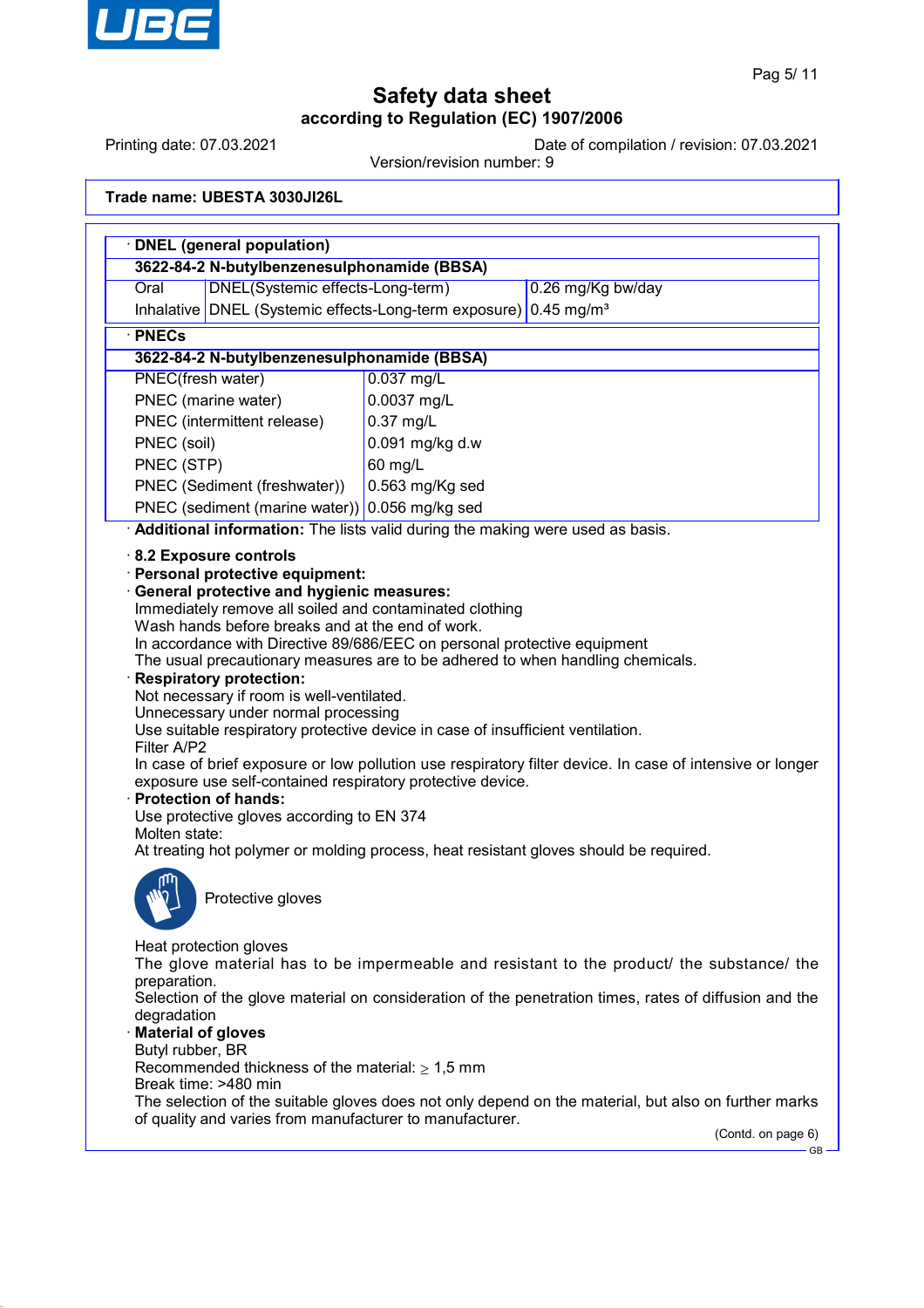

Printing date: 07.03.2021 Date of compilation / revision: 07.03.2021

Version/revision number: 9

**Trade name: UBESTA 3030JI26L**

· **Eye protection:**



Safety glasses with side-shields (frame goggles) (e.g. EN 166)

Safety goggles should be worn. At treating hot polymer or molten polymer, face shield should be recommended.

Skin and body protection: Protective work clothing

Molten state:

Heat-resistant protective clothing

Limitation and supervision of exposure into the environment

Prevent the material from spreading into the environment.

### **SECTION 9: Physical and chemical properties**

| 9.1 Information on basic physical and chemical properties<br><b>General Information</b>                 |                                                                                                                         |
|---------------------------------------------------------------------------------------------------------|-------------------------------------------------------------------------------------------------------------------------|
| · Appearance:<br>Form:<br>Colour:<br>· Odour:<br>Odour threshold:                                       | <b>Pellets</b><br><b>Black</b><br>Light<br>Not applicable                                                               |
| · pH-value:                                                                                             | 7.5-8.5 (BBSA)<br>Not applicable because it is a solid mixture                                                          |
| Change in condition<br><b>Melting point/freezing point:</b><br>Initial boiling point and boiling range: | -30 °C (BBSA)<br>Not determined for mixture.<br>314 °C (a 1013 hPa (BBSA))                                              |
| · Flash point:                                                                                          | >200 °C (Closed cup (BBSA))                                                                                             |
| · Flammability (solid, gas):                                                                            | Product is not flammable<br>BBSA:<br>Product is not flammable.                                                          |
| · Ignition temperature                                                                                  | Not determined for mixture.                                                                                             |
| · Decomposition temperature:                                                                            | Not determined for mixture.                                                                                             |
| · Auto-ignition temperature:                                                                            | Not determined for mixture.<br><b>BBSA:</b><br>No exam necessary because the flash point goes<br>above 200 °C.          |
| <b>Explosive properties:</b>                                                                            | Product does not present an explosion hazard.                                                                           |
| <b>Explosion limits:</b><br>Lower:<br>Upper:<br>Oxidising properties                                    | Product does not present an explosion hazard.<br>Product does not present an explosion hazard.<br>Not oxidising. (BBSA) |
| Vapour pressure at 20 °C:                                                                               | 0.0397 mPa (BBSA)                                                                                                       |
|                                                                                                         | (Contd. on page 7)                                                                                                      |

GB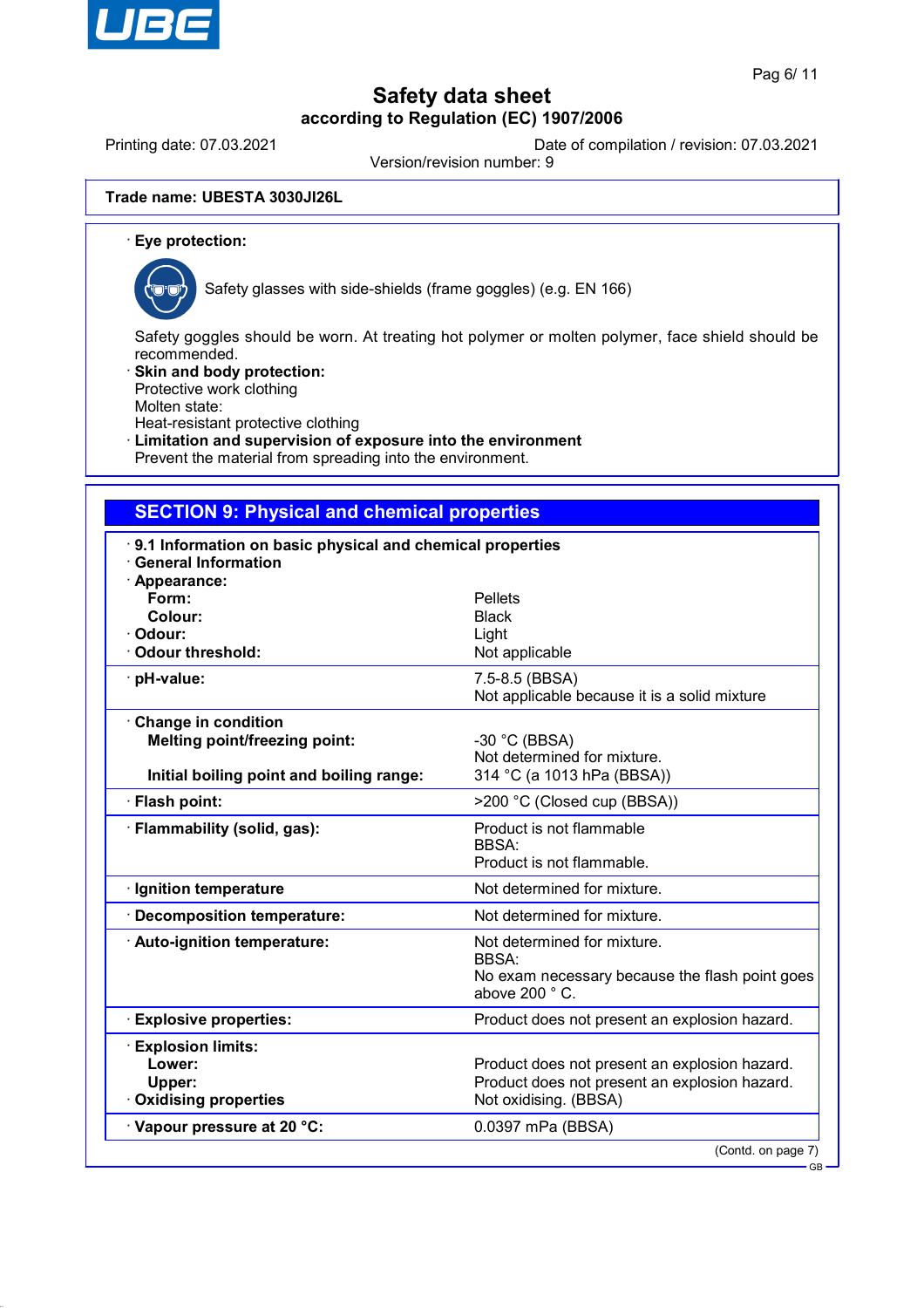

GB

# **Safety data sheet according to Regulation (EC) 1907/2006**

Printing date: 07.03.2021 Date of compilation / revision: 07.03.2021

Version/revision number: 9

**Trade name: UBESTA 3030JI26L**

| · Density:                                                             |                                              |  |
|------------------------------------------------------------------------|----------------------------------------------|--|
| Relative density at 20 °C                                              | $1.15$ g/cm <sup>3</sup> (BBSA)              |  |
|                                                                        | Not determined for mixture.                  |  |
| Vapour density                                                         | Not applicable because it is a solid mixture |  |
| <b>Evaporation rate</b>                                                | Not applicable because it is a solid mixture |  |
| · Solubility in / Miscibility with                                     |                                              |  |
| water:                                                                 | Not miscible or difficult to mix.            |  |
| · Partition coefficient: n-octanol/water at 20 °C: 2.05 log POW (BBSA) |                                              |  |
| · Viscosity:                                                           |                                              |  |
| Dynamic at 20 °C:                                                      | 180 mPas (BBSA)                              |  |
| Kinematic:                                                             | Not applicable because it is a solid mixture |  |
| $\cdot$ 9.2 Other information                                          | No further relevant information available.   |  |
| · Molecular mass                                                       | (BBSA): 213,3 g/mol                          |  |
|                                                                        |                                              |  |

## **SECTION 10: Stability and reactivity**

· **10.1 Reactivity**

As BBSA: Thermal decomposition can lead to the escape of irritating gases and vapours.

· **10.2 Chemical stability** The product is stable if stored and handled as prescribed/indicated

· **Thermal decomposition / conditions to be avoided:**

Stable at environment temperature.

No decomposition if used and stored according to specifications.

- · **10.3 Possibility of hazardous reactions** No dangerous reactions known.
- · **10.4 Conditions to avoid**

Avoid heat, flames, sparks and other sources of ignition.

Avoid high temperature

· **10.5 Incompatible materials:** Oxidizing agents, acids, bases and reactive agents.

- · **10.6 Hazardous decomposition products:**
- Carbon monoxide

Carbon dioxide Hydrogen cyanide (prussic acid)

Ammonia

· **Additional information:**

As BBSA: On burning: release of toxic and corrosive gases/vapours (sulphur oxides).

## **SECTION 11: Toxicological information**

· **11.1 Information on toxicological effects**

· **Acute toxicity** Based on available data, the classification criteria are not met.

| · LD/LC50 values relevant for classification: |      |                                         |  |  |
|-----------------------------------------------|------|-----------------------------------------|--|--|
| 3622-84-2 N-butylbenzenesulphonamide (BBSA)   |      |                                         |  |  |
| Oral                                          | LD50 | $2,070$ mg/kg (rat)                     |  |  |
| Dermal                                        | LD50 | $ >2,000$ mg/kg (rat)                   |  |  |
|                                               |      | Inhalative LC50/4 h $>4.066$ mg/l (rat) |  |  |
| 108-31-6 maleic anhydride                     |      |                                         |  |  |
| Oral                                          | LD50 | 1,090 mg/kg $(rat)$                     |  |  |
| (Contd. on page 8)                            |      |                                         |  |  |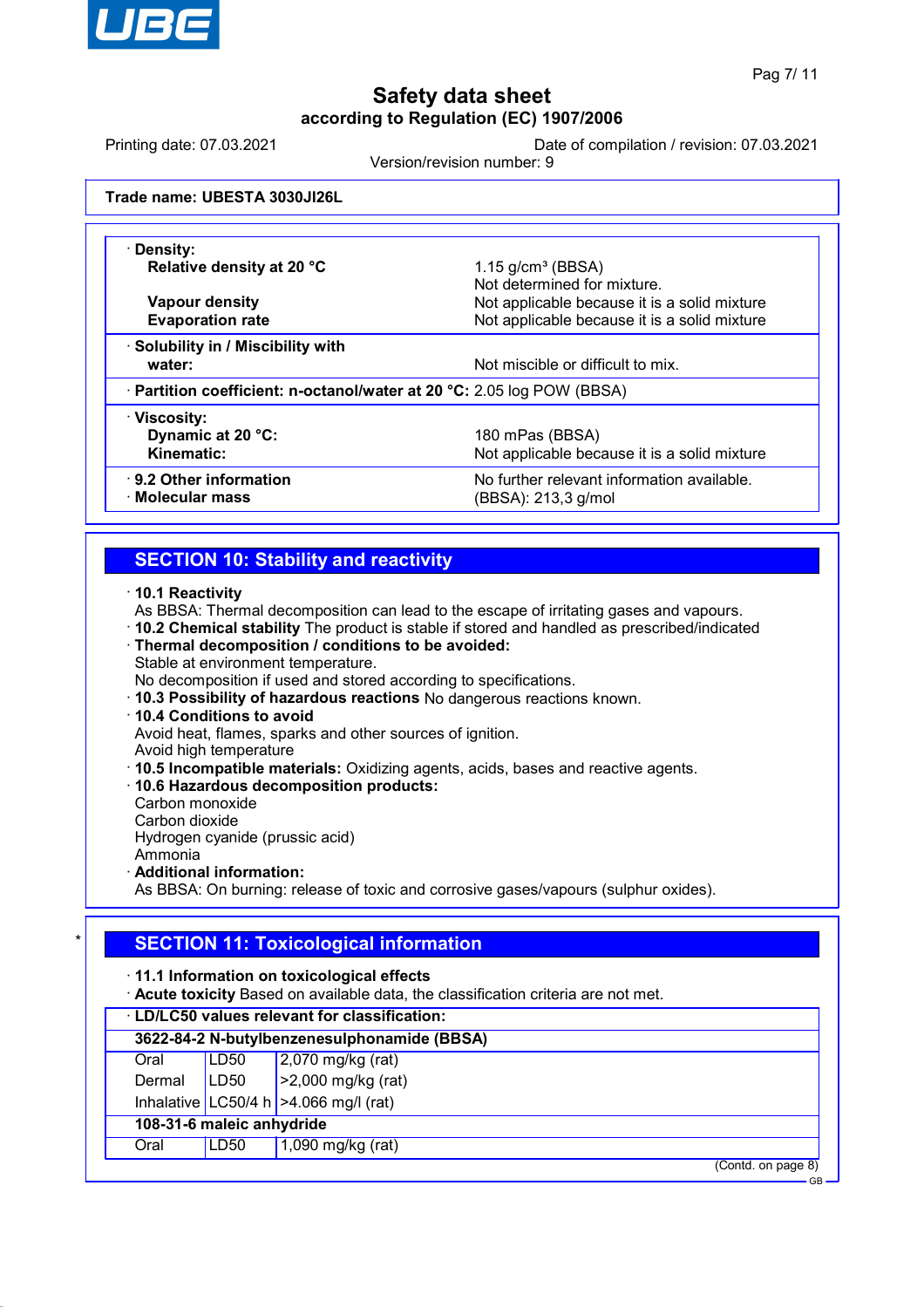

Printing date: 07.03.2021 Date of compilation / revision: 07.03.2021

Version/revision number: 9

| Trade name: UBESTA 3030JI26L |  |
|------------------------------|--|
|                              |  |

| Dermal                                                                                        | <b>LD50</b>                                                                      | 2,620 mg/kg (rabbit)                                                                        |  |
|-----------------------------------------------------------------------------------------------|----------------------------------------------------------------------------------|---------------------------------------------------------------------------------------------|--|
|                                                                                               |                                                                                  | Inhalative LC50/4 h $>4.35$ mg/l (rat)                                                      |  |
| 7681-65-4 copper iodide                                                                       |                                                                                  |                                                                                             |  |
| Oral                                                                                          | <b>LD50</b>                                                                      | 300-2,000 mg/kg (rat)                                                                       |  |
| Dermal                                                                                        | LD50                                                                             | >2,000 mg/kg (rat) (OECD 402)                                                               |  |
| · Primary irritant effect:                                                                    |                                                                                  |                                                                                             |  |
| · Skin corrosion/irritation                                                                   |                                                                                  |                                                                                             |  |
| Mixture:                                                                                      |                                                                                  |                                                                                             |  |
|                                                                                               | Based on available data, the classification criteria are not met.<br>Components: |                                                                                             |  |
|                                                                                               |                                                                                  | BBSA: Not classified with the available data.                                               |  |
|                                                                                               | Maleic Anhydride:                                                                |                                                                                             |  |
| Species: rabbit                                                                               |                                                                                  |                                                                                             |  |
|                                                                                               | Result: corrosive                                                                |                                                                                             |  |
|                                                                                               | Light skin irritation (Cul)                                                      | Serious eye damage/irritation                                                               |  |
| Mixture:                                                                                      |                                                                                  |                                                                                             |  |
|                                                                                               |                                                                                  | Based on available data, the classification criteria are not met.                           |  |
| Components:                                                                                   |                                                                                  |                                                                                             |  |
| BBSA: Not classified with the available data.                                                 |                                                                                  |                                                                                             |  |
|                                                                                               | Maleic Anhydride:                                                                |                                                                                             |  |
| Species: rabbit<br>Result: corrosive                                                          |                                                                                  |                                                                                             |  |
| Cul                                                                                           |                                                                                  |                                                                                             |  |
| Corrosive to eye (rabbit, OECD 405)                                                           |                                                                                  |                                                                                             |  |
| Respiratory or skin sensitisation                                                             |                                                                                  |                                                                                             |  |
|                                                                                               |                                                                                  | May cause an allergic skin reaction.                                                        |  |
| Repeated dose toxicity                                                                        |                                                                                  | · Additional toxicological information:                                                     |  |
| Components:                                                                                   |                                                                                  |                                                                                             |  |
|                                                                                               | Maleic Anhydride:                                                                |                                                                                             |  |
|                                                                                               |                                                                                  | Route of exposure: inhalation                                                               |  |
|                                                                                               |                                                                                  | Target organs: respiratory system                                                           |  |
| Assessment: The substance is classified as specific target organ toxicant, repeated exposure, |                                                                                  |                                                                                             |  |
| category 1.<br>Cul:                                                                           |                                                                                  |                                                                                             |  |
|                                                                                               |                                                                                  | Thyroid hormone levels increase in both sexes treated with 100 mg/L iodine. (rat, OECD 408) |  |
| 3622-84-2 N-butylbenzenesulphonamide (BBSA)                                                   |                                                                                  |                                                                                             |  |
| Oral                                                                                          | <b>NOEL</b>                                                                      | 52 mg/kg (rat female) (90 dias)                                                             |  |
|                                                                                               |                                                                                  | 52 mg/kg (rat male) (90 dias)                                                               |  |
|                                                                                               | Dermal NOAEL                                                                     | >1,000 mg/kg bw/day (rat) (28 dias)                                                         |  |
|                                                                                               |                                                                                  | CMR effects (carcinogenity, mutagenicity and toxicity for reproduction)                     |  |
|                                                                                               |                                                                                  | · Germ cell mutagenicity Based on available data, the classification criteria are not met.  |  |
|                                                                                               |                                                                                  | · Carcinogenicity Based on available data, the classification criteria are not met.         |  |
|                                                                                               |                                                                                  | · Reproductive toxicity Based on available data, the classification criteria are not met.   |  |
| STOT-single exposure Based on available data, the classification criteria are not met.        |                                                                                  |                                                                                             |  |
| STOT-repeated exposure Based on available data, the classification criteria are not met.      |                                                                                  |                                                                                             |  |
|                                                                                               |                                                                                  | Aspiration hazard Based on available data, the classification criteria are not met.<br>GВ   |  |
|                                                                                               |                                                                                  |                                                                                             |  |

(Contd. on page 9)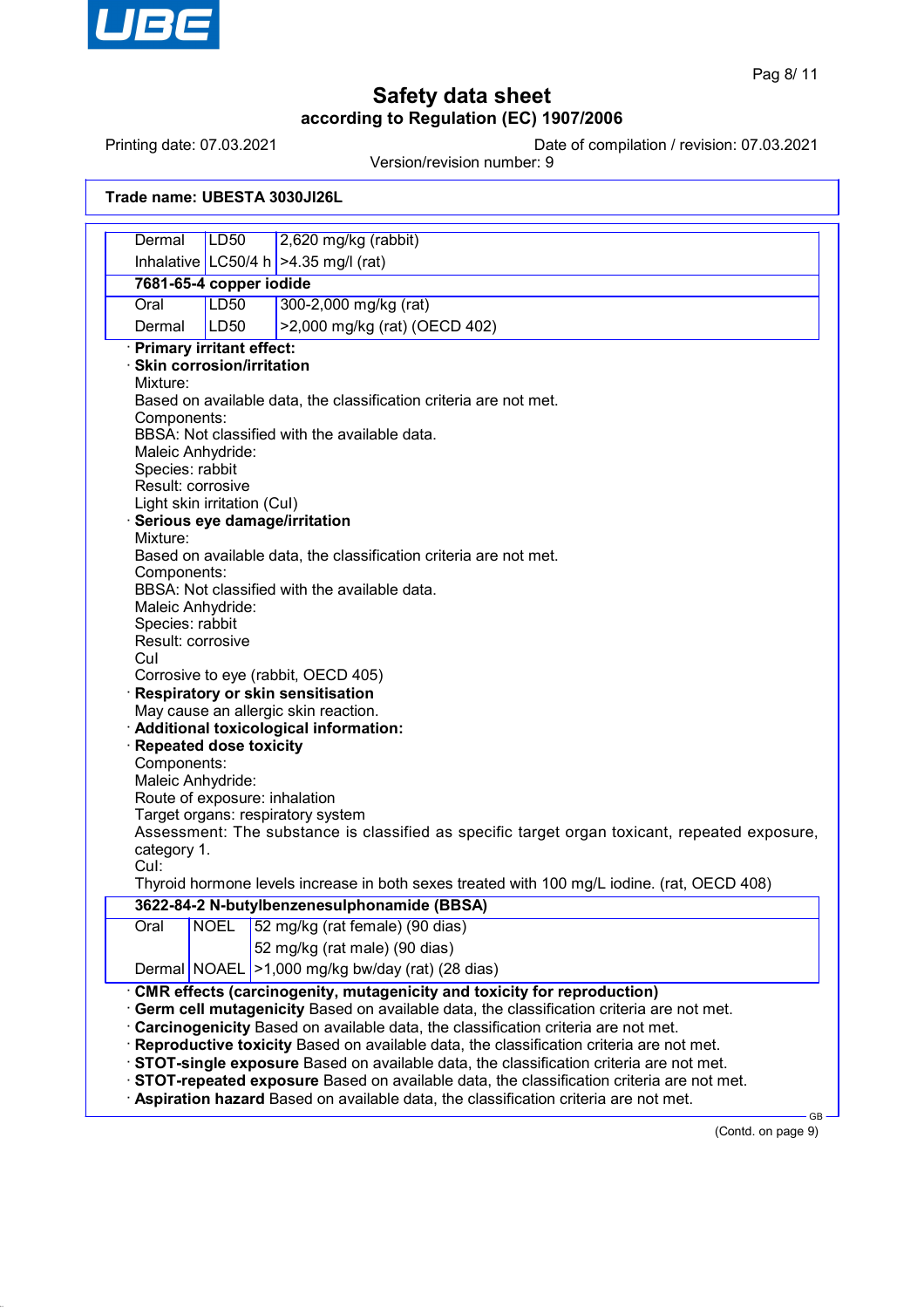

Printing date: 07.03.2021 Date of compilation / revision: 07.03.2021

Version/revision number: 9

| $\cdot$ 12.1 Toxicity<br>· Aquatic toxicity:      |                                                                             |  |
|---------------------------------------------------|-----------------------------------------------------------------------------|--|
| Mixture:                                          |                                                                             |  |
|                                                   | No further relevant information available.                                  |  |
| Components:                                       |                                                                             |  |
| <b>BBSA:</b>                                      | Harmful to aquatic organisms with long lasting effects.                     |  |
|                                                   | 3622-84-2 N-butylbenzenesulphonamide (BBSA)                                 |  |
|                                                   | EC50(72h) 49 mg/L (Selenastrum capricornutum)                               |  |
|                                                   | LC50 (96 h) $ >38$ mg/l (Danio rerio)                                       |  |
|                                                   | EC50 $(48 h)$ 56 mg/l (daphnia magna)                                       |  |
|                                                   | 108-31-6 maleic anhydride                                                   |  |
|                                                   | NOEC(21d) 10 mg/L (daphnia magna)                                           |  |
|                                                   | EC50(72h) 74.35 mg/L (Pseudokirchnerella subcapitata)                       |  |
| <b>EC50</b>                                       | 77 mg/l /21d (daphnia magna)                                                |  |
|                                                   | LC50 (96 h) 75 mg/l (Oncorhynchus mykiss)                                   |  |
|                                                   | EC50 (48 h) 42.81 mg/l (daphnia magna)                                      |  |
| 7681-65-4 copper iodide                           |                                                                             |  |
|                                                   | EC50(72h) 0.13 mg/L (green algae) (OECD 201)                                |  |
|                                                   | LC50 (96 h) 1.67 mg/l (Oncorhynchus mykiss) (OECD 203)                      |  |
|                                                   | EC50 (48 h) $\vert$ 0.59 mg/l (daphnia magna)                               |  |
| <b>NOEC</b>                                       | 0.03 mg/L /(7d) (algae)                                                     |  |
|                                                   | · 12.2 Persistence and degradability                                        |  |
| Mixture:                                          |                                                                             |  |
|                                                   | No further relevant information available.                                  |  |
| Components:                                       |                                                                             |  |
| <b>BBSA:</b><br>Not easily biodegradable          |                                                                             |  |
|                                                   | · 12.3 Bioaccumulative potential                                            |  |
| Mixture:                                          |                                                                             |  |
|                                                   | No further relevant information available.                                  |  |
| Components:                                       |                                                                             |  |
|                                                   | BBSA: log Pow=2.01 (20-25°C)<br>No indication of bio-accumulation potential |  |
| Maleic Anhydride:                                 |                                                                             |  |
|                                                   | Low potential based on the log Kow                                          |  |
| log Pow:-2.61 (20 °C)                             |                                                                             |  |
|                                                   | . 12.4 Mobility in soil No further relevant information available.          |  |
|                                                   |                                                                             |  |
|                                                   | 12.5 Results of PBT and vPvB assessment                                     |  |
| · PBT: Not applicable.<br>· vPvB: Not applicable. |                                                                             |  |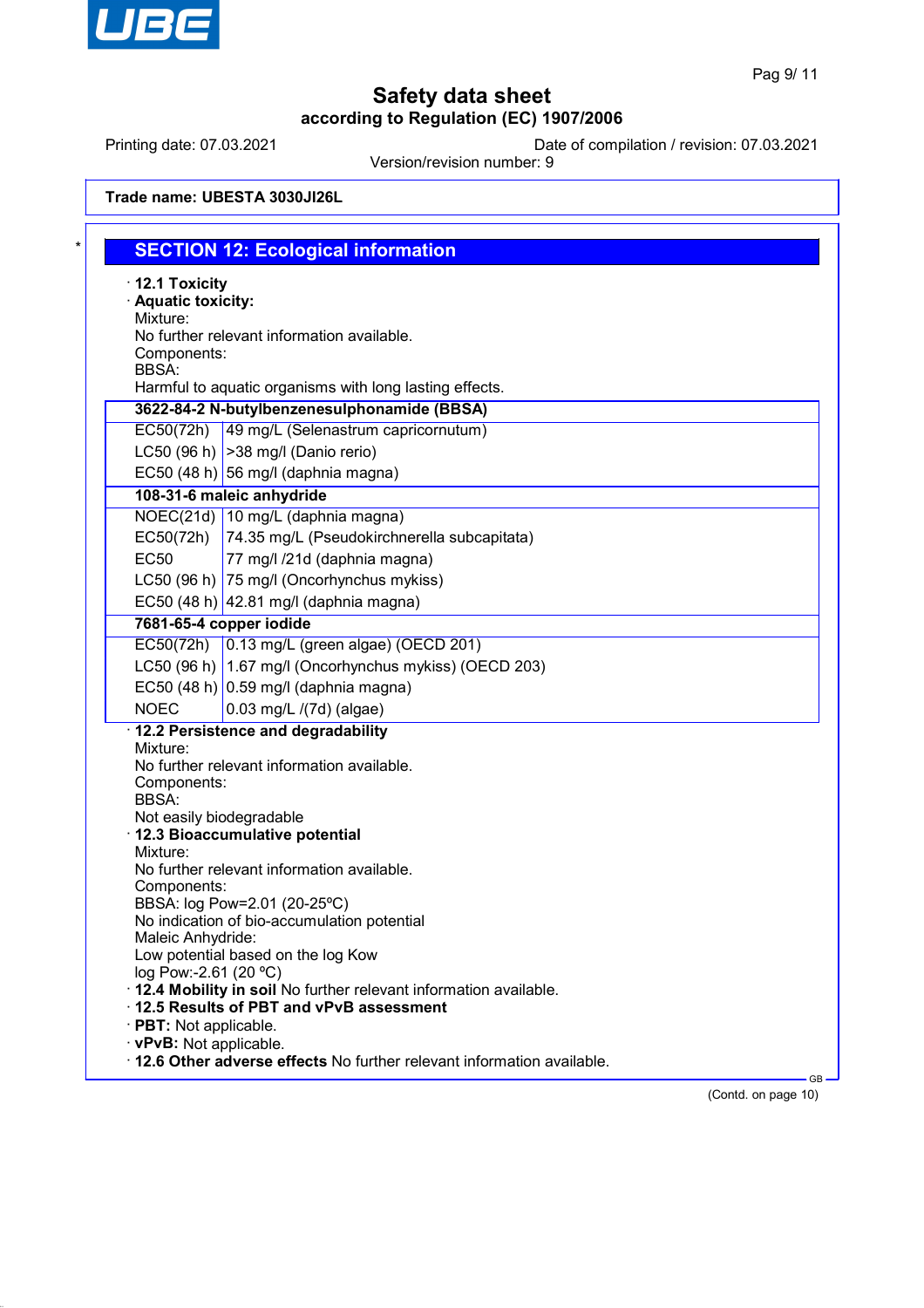

Printing date: 07.03.2021 Date of compilation / revision: 07.03.2021

Version/revision number: 9

**Trade name: UBESTA 3030JI26L**

### **SECTION 13: Disposal considerations**

#### · **13.1 Waste treatment methods**

#### · **Recommendation**

Chemical residues generally count as special waste

Must not be disposed together with household garbage. Do not allow product to reach sewage system.

Disposal must be made according to official regulations.

#### · **Uncleaned packaging:**

· **Recommendation:**

Packaging may contain residues of the product and should be treated accordingly. Disposal must be made according to official regulations.

| <b>SECTION 14: Transport information</b>                                   |                             |
|----------------------------------------------------------------------------|-----------------------------|
| $\cdot$ 14.1 UN-Number<br>· ADR, IMDG, IATA                                | Not applicable              |
| 14.2 UN proper shipping name<br>· ADR, IMDG, IATA                          | Not applicable              |
| 14.3 Transport hazard class(es)                                            |                             |
| · ADR, ADN, IMDG, IATA<br>· Class                                          | Not applicable              |
| 14.4 Packing group<br>· ADR, IMDG, IATA                                    | Not applicable              |
| 14.5 Environmental hazards:<br>$\cdot$ Marine pollutant:                   | No                          |
| 14.6 Special precautions for user                                          | Not applicable.             |
| 14.7 Transport in bulk according to Annex II<br>of Marpol and the IBC Code | Not applicable.             |
| · Transport/Additional information:                                        | Not classification assigned |
| · UN "Model Regulation":                                                   | Not applicable              |

### **SECTION 15: Regulatory information**

· **15.1 Safety, health and environmental regulations/legislation specific for the substance or mixture**

· **Directive 2012/18/EU**

- · **Named dangerous substances ANNEX I** None of the ingredients is listed.
- · **15.2 Chemical safety assessment:**
- For the mixture:

A Chemical Safety Assessment has not been carried out.

(Contd. on page 11)

GB